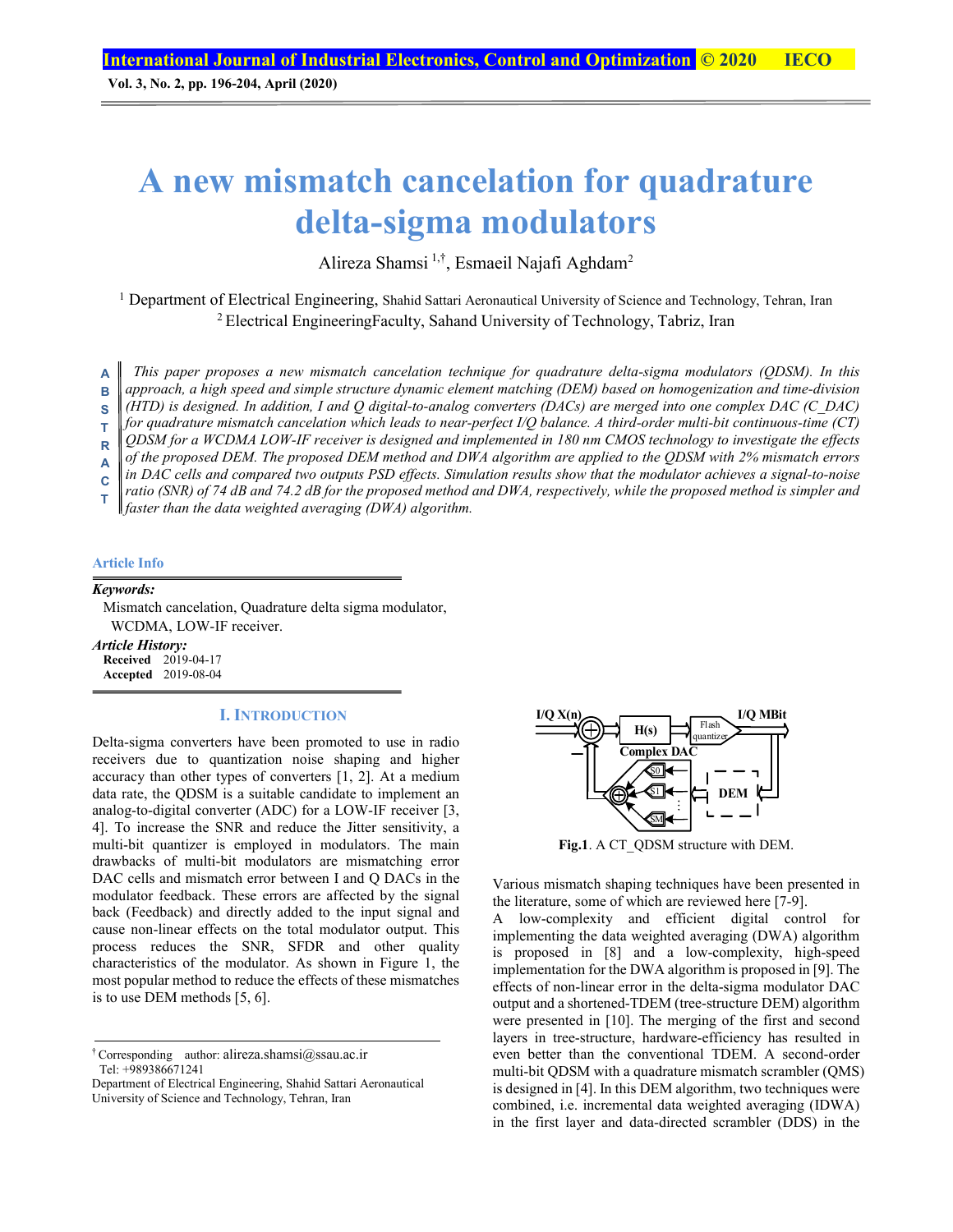# **International Journal of Industrial Electronics, Control and Optimization © 2020 IECO** 197

second layer. A higher-order band-pass (BP) DWA algorithm based on simple pointer calculations which minimize the delay caused by mismatch calibration in the loop has been suggested in [9]. This algorithm and DAC have required a 3x higher clock frequency compared to the modulator. In [11], a DWA algorithm has been implemented in a new method and its pointer has been randomly added. The SNR and SFDR have been grown and the tones have been eased.

The DEM algorithms are implemented by digital circuits. These circuits are usually complex and impose a delay to the modulator loop (due to low speed), decreasing the modulator stability [8, 12-14].

The stability of modulators has been decreased in previous works because of delays and complexities of DEM structures. This paper presents a new method with high speed and simple structure to mismatch error cancelation. In this method, the quantizer output is homogenized by the first swapper layer. Then, every bit is divided into four parts timeshare in parallel slice with  $\frac{1}{4}$  delay period at time-division part. Finally, each quadruple slice group is applied to four complex DAC cells. To evaluate the effectiveness of the proposed DEM, this method is compared with a DWA algorithm that is one of the popular DEM methods [15]. The effectiveness of the highspeed and simple-structure proposed method is comparable with the DWA algorithm. This article is organized as follows: mismatch error analyses are presented in Section 2 and the proposed DEM method is described in Section 3. The DWA algorithm has been implemented in Section 4. The modulator structure and implementation are described in Section 5. Simulation results with 2% mismatch error for DWA and HTD DEM are presented in Section 6 and finally, conclusions are given in Section 7.

## **II. MISMATCH ERROR ANALYSES**

The effects of nonlinear error in the M bit delta-sigma modulator DAC output can be written as Eq. (1) [10].

$$
DAC_{error} = \frac{\pi^2}{3 * OSR^3} \cdot \frac{\sigma_{\alpha}^2 \left(1 - \frac{1}{M}\right)^2 M}{12}
$$
 (1)

where  $\sigma_{\alpha}^2$  is the variance of mismatch error. In general, nonideal errors in the DAC are of two types: static and dynamic errors. A real model of DAC cell is shown in Figure2.



**Fig. 2.** A real DAC cell model.

The conversion function for each cell can be applied to as Eq. (2).

$$
Do_i(n) = [1 + \alpha_i]SV_i(n) + \varepsilon_i
$$
  
\n
$$
\alpha_i = eh_i - el_i \quad and \quad \varepsilon_i = el_i
$$
\n(2)

where SVi and Doi are the input and output of ith DAC cell, respectively, and ehi and eli are the mismatch error pulses caused by the component mismatches for two different DAC states (on and off). Similarly, for a DAC with M cells, it is calculated as follows:

$$
Do_i = Y(n) + e(n) + \varepsilon
$$
  
\n
$$
e(n) = \sum_{i=0}^{M} \alpha_i SV_i(n) \text{ and } \varepsilon = \sum_{i=0}^{M} \varepsilon_i
$$
 (3)

As specified by Eq. (3), the output of each cell is equal to the amount of input, mismatch error (e (n)), and offset error ( $\varepsilon$ ). The offset error is not important in most cases and cannot be corrected by using DEM. But, the main limitation of the multibit modulator DAC cells is the error of mismatch directly added by the input signal and non-linear effects in output and reduces SNR and SFDR and other quality factors of the modulator [16].

## **III. PROPOSED DEM METHOD (QUADRATURE MISMATCH CANCELATION)**

The DEM algorithms are useful to mismatch error cancelation, but they are only applied to single I and Q DAC paths [17]. In [18], with I/Q paths and DACs multiplexing technique, the aliasing of image interference and DAC mismatch are canceled. But, it only operates in discrete-time (DT) quadrature modulators. The proposed complex DEM is shaped both of DAC mismatches error cells and mismatch between I and Q DACs. This approach is done in two steps; the first step is the homogeneous section with a time-division DEM (HTD DEM) to cancel DAC mismatch cells and the second is complex DAC designed to cancel mismatch error between I and Q paths.

### *A. The HTD\_DEM structure*

The quantizer output comes in the so-called thermometric code. Like a mercury thermometer, a certain comparator can only output a high bit if all comparators below are high, too. In this regard, the probabilities of lower (first) bits being one are more than the higher bits, as shown in Fig 3.



**Fig. 3**. One and zero distribution at quantizer's outputs.

Like any other DAC, the problem in this DAC architecture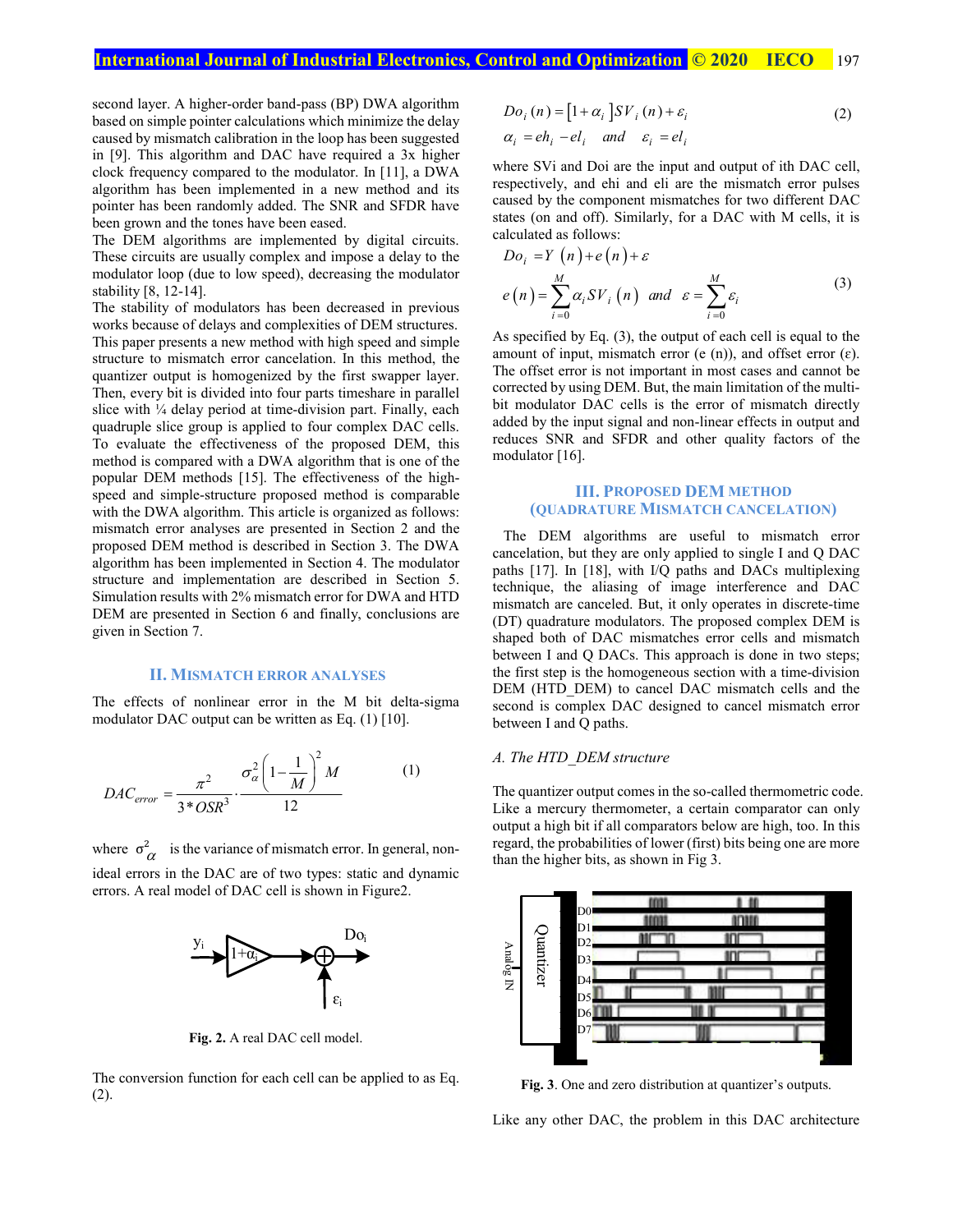combined with the thermometric quantizer output is that a mismatch in the cells leads to a systematic error of the D/A conversion.

To solve this problem, a new DEM method is proposed. In this method, each top and down pair of bits is applied to the one swapper in swapper block 1 (homogenization) and is replaced in the decussate period, according to Fig. 4. Then, the outputs of the homogeneous swapper are distributed between two time-division (TD) parts in the second layer.



**Fig. 4.** Homogeneous section (swapper block1) with TD blocks.

The distribution of ones and zeros at the output of swapper block 1 are shown in Fig. 5. This output is applied to the TD block.



**Fig. 5**. One and zero distribution at swapper's (homogenization) outputs.

The TD block and an example of bit's TD are shown in Fig. 6. The outputs of the homogenization section in quadruple groups are applied to the TD block. Four multiplexers (in each TD block) are used to divide the time for each quadruple group of data (in the proposed modulator, this task is done by eight multiplexers (2x4)). At this stage, every bit is divided into four slices by timeshared so that each slice will be given to output in quarter cycles. Thus, each quadruple group of the binary input bits is converted into four parallel slices in that each slice has a <sup>1</sup>/4 cycle delay relative to previous quarter cycle. Finally, the TD block output is applied to a complex DAC (C\_DAC).



bit's time division.

#### *B. Implementation of complex DAC and swapper cells*

The proposed HTD\_DEM architecture with C\_DAC is shown in Fig 7. The I/Q DAC mismatch error cells are canceled with HTD DEM, as described in the previous section. The mismatch errors between I and Q are alleviated by C\_DAC. This block consists of two sections; swapper block 2 and complex DAC cells [4, 14]. This block adopts out of the gain error averaged between I and Q feedback DACs.



Fig. 7. The proposed HTD\_DEM architecture with C\_DAC.

The I/Q C\_DAC unit selection signals are generated by the selection rule defined in (4). When  $\binom{Y_{I, TD}, Y_{Q, TD}}{Y_{I, ID}} = (0.0)$  or (1,1), I-DAC current will be diverted to the Q-path, and Q-DAC current flows to the integrators in I-path. When  $({}^{Y_I,TD}, {}^{Y_Q,TD}) = (1,0)$  or (0,1), I-DAC and Q-DAC remain at their original I-path and Q-path.

$$
Y_{I/Q,C\_DAC} \begin{cases} \nIf \left(Y_{I,TD,n}[n] + jY_{Q,TD,n}[n]\right) = (0 + j0) \Rightarrow Y_{I,S} = Y_{Q,TD} \text{ and } Y_{Q,S} = Y_{I,TD} \\
\text{If } \left(Y_{I,TD,n}[n] + jY_{Q,TD,n}[n]\right) = (1 + j0) \Rightarrow Y_{I,S} = Y_{I,TD} \text{ and } Y_{Q,S} = Y_{Q,TD} \\
\text{If } \left(Y_{I,TD,n}[n] + jY_{Q,TD,n}[n]\right) = (0 + j1) \Rightarrow Y_{I,S} = Y_{I,TD} \text{ and } Y_{Q,S} = Y_{Q,TD} \\
\text{If } \left(Y_{I,TD,n}[n] + jY_{Q,TD,n}[n]\right) = (1 + j1) \Rightarrow Y_{I,S} = Y_{Q,TD} \text{ and } Y_{Q,S} = Y_{I,TD} \n\end{cases}
$$

The C\_DAC is of NRZ type consisting of 16 DAC units and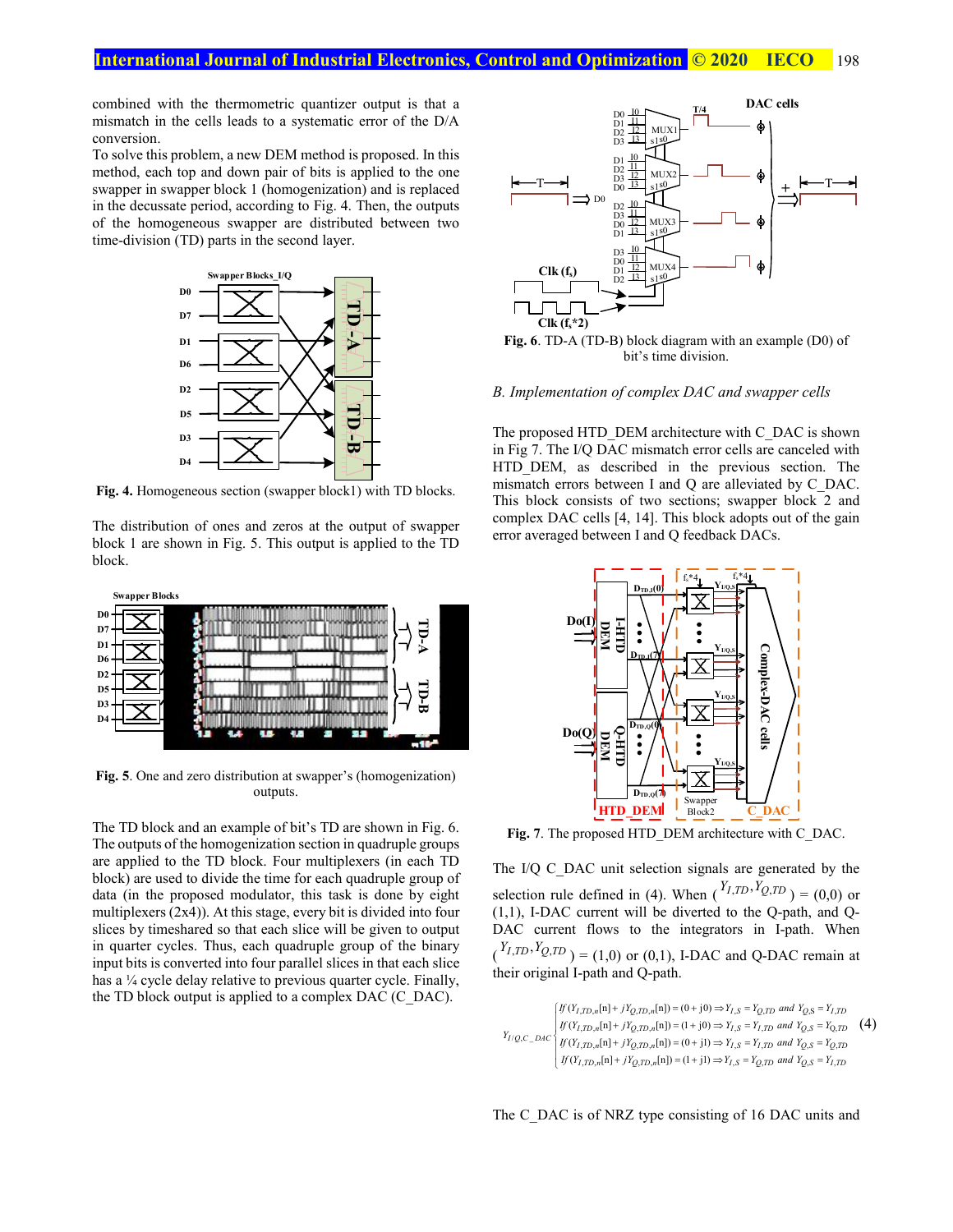realized with the current-steering topology. Fig. 8 depicts a simplified schematic of each C\_DAC unit and swapper cell. A swapper cell consists of four AND gates and flip flops. Each C\_DAC cell is composed of four switches and a current tail. Each cell is switched according to the input values (DTD\_I /D TD\_Q) and determines the direction of the current tail based on Table 1. Therefore, the mismatch error between I and Q DACs is swapped dynamically. As a result, the mismatch error between I and Q DACs are greatly reduced and then SNR is considerably better.



Fig. 8. The current steering C\_DAC unit with a swapper cell.

| TABLE I.<br>THE DIRECTION OF THE CURRENT TAIL |         |                 |                 |  |  |  |  |  |
|-----------------------------------------------|---------|-----------------|-----------------|--|--|--|--|--|
| $D_I$                                         | $D_{O}$ | $Y_{I,C}\_$ DAC | $Y_{Q,C}\_$ DAC |  |  |  |  |  |
|                                               |         | $Y_I$           | Y <sub>O</sub>  |  |  |  |  |  |
| 0                                             |         | $Y_I$           | $Y_{O}$         |  |  |  |  |  |
|                                               |         | Υ,              | $Y_{O}$         |  |  |  |  |  |
|                                               |         | Y,              |                 |  |  |  |  |  |

The interface of the complex I/Q DAC (which consists of 16 DAC units) and the integration input are depicted in Fig. 9. The output of HTD DEM is rotated in complex DAC cells.

## **IV. IMPLEMENTATION OF DWA STRUCTURE**

To clarify the effect of the proposed DEM (HTD\_DEM), this method is compared with a DWA algorithm. The DWA algorithm is one of the most widely used methods and displays the best performance with respect to other first-order mismatch error shaping DEM methods[8]. This algorithm eliminates the DAC cells mismatch errors as well as a high-pass filter [19].



**Fig. 9**. The interface between the DAC units and integration input.

This algorithm uses a pointer (ptr (n)) to specify the starting point of a period with respect to the previous period and increases the amount of input code with each clock. How to select the elements depends on the amount of input so that the input of DAC is selected for a successive round (consecutive). The block diagram of the DWA logic is shown in Figure 10. The outputs of an eight-bit thermometer quantizer are applied to the DWA logic. The thermometer code is converted to binary, then a 3-bit adder and a 3-bit register produce two indexes which are converted into two sets of 8-bit thermometer codes by two binary-to-thermometer decoders. When the carry signal of the adder is low, the output control signals are the mutual XOR of the two 8-bit thermometer codes. When the carry signal is high, the control signals are the mutual XNOR of the two 8-bit codes. The DWA algorithm selects DAC cells cyclically one by one. No cell is reselected before all the others are selected. The DWA algorithm converts the quantizer output code to eight control signals for the element selection of the 8-cell DAC.



**Fig. 10.** The block diagram for the DWA realization.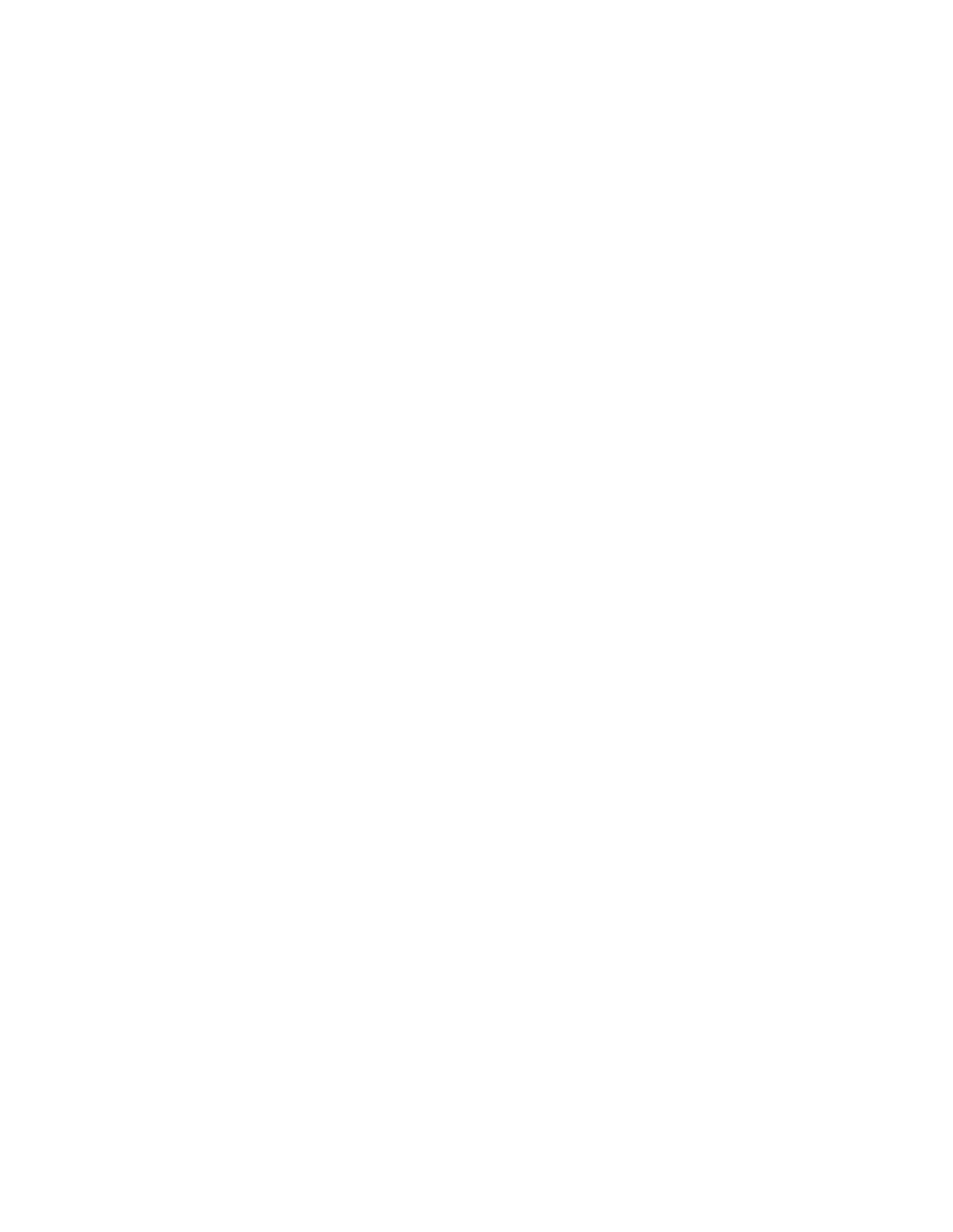

**Fig. 11.** System level block diagram of the QDSM

#### **V. MODULATOR STRUCTURE**

The proposed modulator is designed in feed-forward (FF) topology. The major advantage of the FF topology is that the integrator outputs do not contain a significant part of the input signal as compared with the feedback architecture. Thus, the necessity for scaling and also the requirements on integrator dynamics are much more relaxed [20]. In the FF structures, the signal amplitude is small at the integrator output and the modulator sensitivity to the non-linearity of the integrator is decreased [21]. In the proposed modulator, the adders are eliminated to optimize power consumption [22]. The loop filter transfer function  $(H(s))$  of the modulator is shown as Eq. (5).



$$
H(s) = \frac{0.4576 + (1.3958 + j0.1786)(s - j0.183) + 2.0537s(s - j0.183)}{s(s - j0.087)(s - j0.183)} + 0.862
$$
 (5)

11. The adders of the modulator are removed to compensate for the excess loop delay. The excess loop delay is set to half of the sampling period of quantizer [23]. In the modulator structure, in addition to the main DAC1, two other DACs (DAC2, DAC3) are added to the modulator to compensate for the delay loop and eliminated adders. The quadrature modulator structure with three bit quantizer and DAC cells is implemented for WCDMA standard with the specifications of OSR 32, sampling frequency 64MHz and bandwidth 2MHz. The modulator integrators are implemented with active RC due to the high linearity. The circuit of the proposed modulator is shown in Fig. 12.



**Fig. 12.** A simplified circuit of the proposed modulator.

The first-stage integrator is a telescopic op-amp that has low power and large bandwidth. The swing problem of this op-amp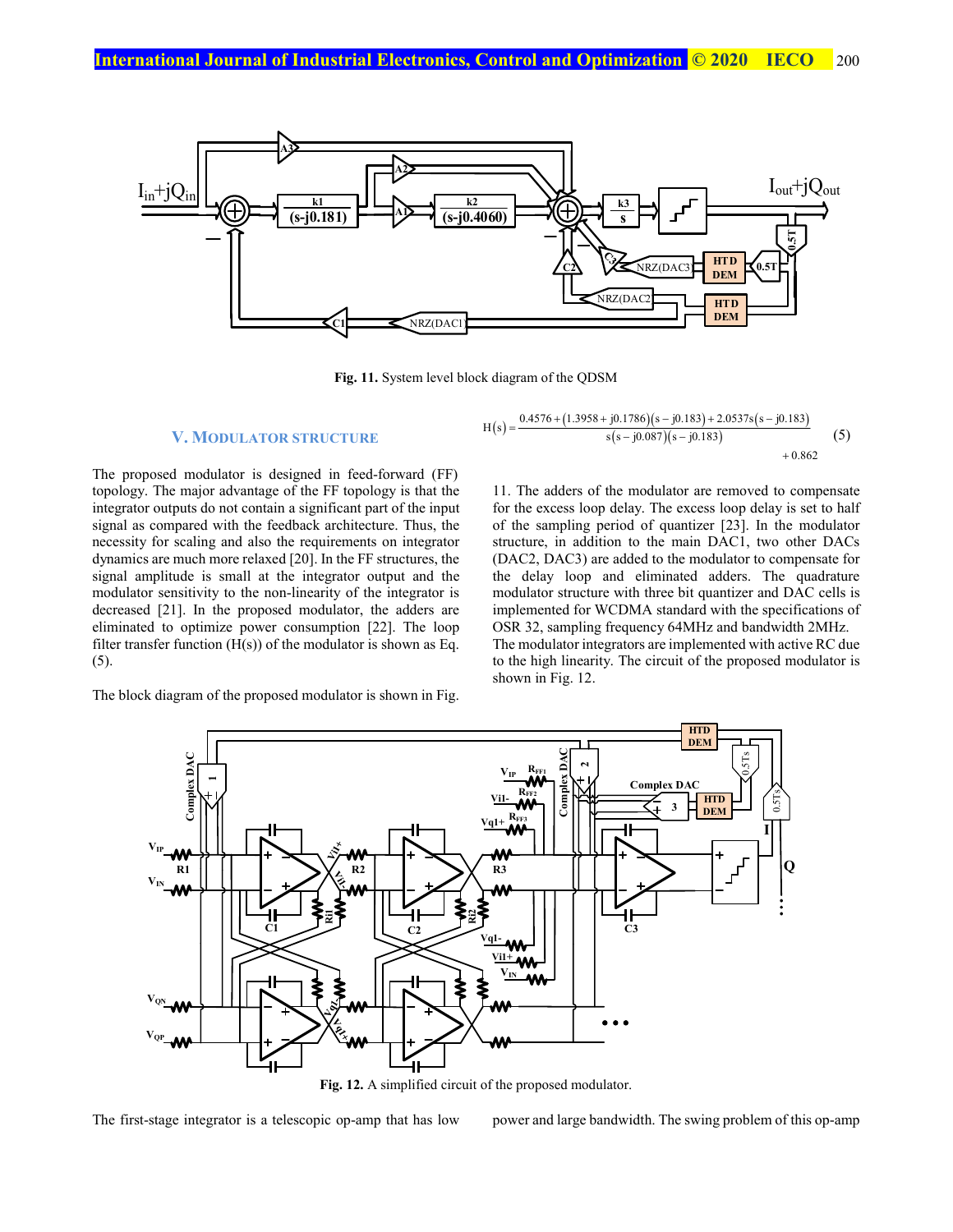has solved by the use of high swing current mirror as a load [24]. A folded cascade op-amp whose input and output common mode range can be adjusted independently from each other [25, 26] is used in the second stage. The most important feature of this op-amp is on the third stage which serves as a collector for feed-forward paths. The telescopic op-amp has been used again because of its low power advantages. The I/Q path has three NRZ DACs that are implemented using the current string method. A 3-bit flash quantizer consisting of eight comparators is implemented in the modulator [27]. The modulator output PSD is shown in Fig. 13 with the SNR of 75.9 dB.



**Fig. 13.** The output PSD of the proposed modulator with an ideal DAC without DEM.

## **X. SIMULATION RESULTS**

The proposed DEM method (HTD\_DEM) and DWA algorithm are applied to the modulator and the output PSD effects are compared. The output PSD of the QDSM at four states of ideal, 2% mismatch error, HTD\_DEM ON and DWA on are shown in Figs. 14-17. The SNR of ideal is about 12dB more than the 2% mismatch errors condition. The SNR of HTD DEM is almost as great as the DWA algorithm and 2 dB less than the ideal DACs.



**Fig. 14**. The simulated output spectra of the modulator with ideal DAC cells.



**Fig. 15.** The simulated output spectra of the modulator with 2% mismatch in DAC cells and DEM blocks are off.



**Fig. 16.** The simulated output spectra of the modulator with 2% mismatch DAC cells; DWA block is on.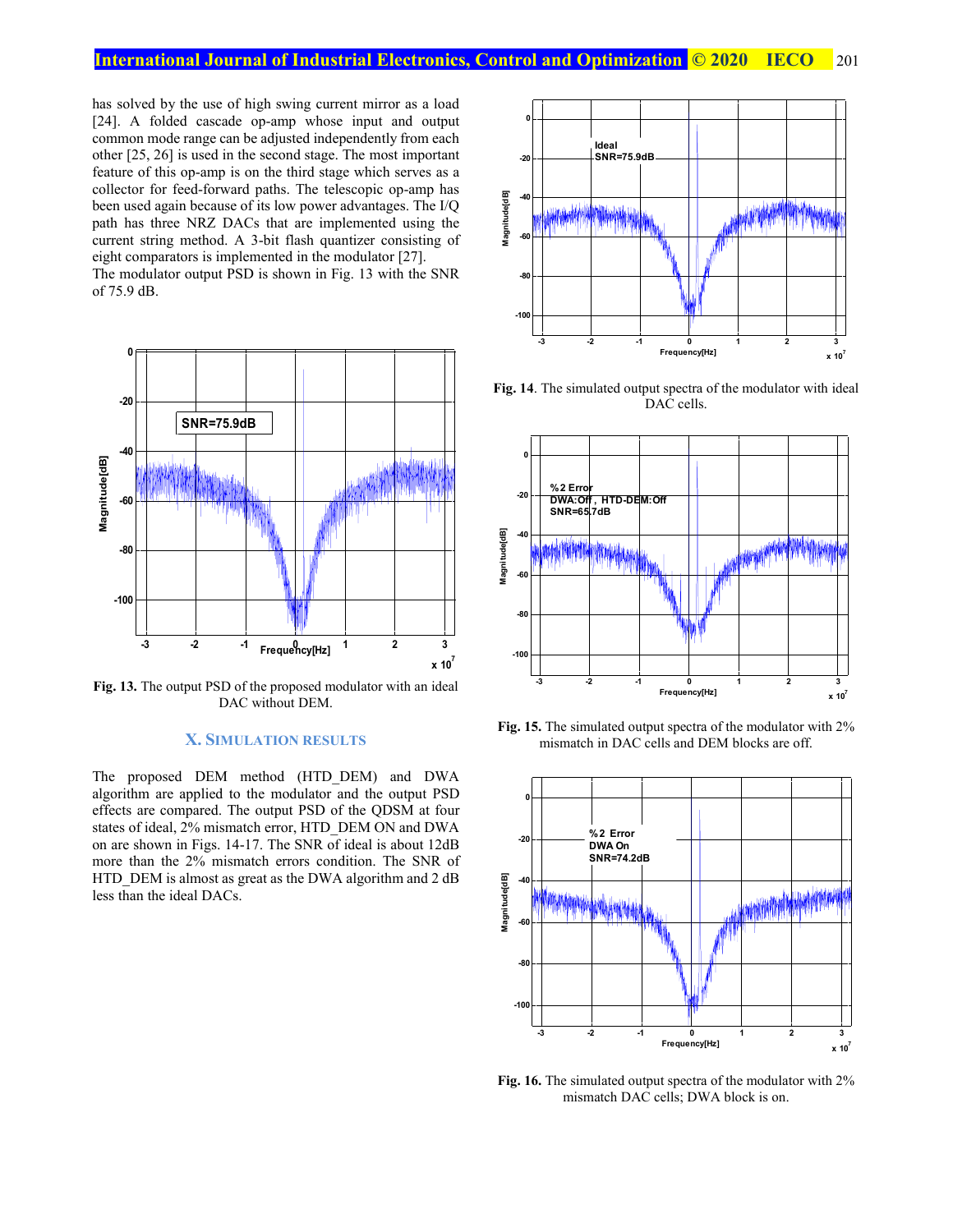

**Fig. 17.** The simulated output spectra of the modulator with 2% mismatch DAC cells; HTD\_DEM block is on.

The comparison of SNR and DAC errors under four conditions of the modulator is shown in Fig. 18. This figure plots the simulated SNR versus the input amplitude under 2 MHz signal bandwidth. The efficiency of the mismatch coefficient of the DAC cells in different DEM algorithms is indicated in these curves.



**Fig. 18.** The comparison of the simulated SNR versus input.amplitude by DAC errors under four conditions of the modulator.

The simulated performance of the modulator in various states of DAC (ideal, 2% mismatches) and DEM (DWA-DEM on, HTD-DEM on) is summarized in Table 2. These results confirm the favorable performance of the proposed structure HTD-DEM so that they are comparable to the DWA-DEM system. The performance comparisons with other literatures are shown in Table 3. The FOM of this work is best compared with other references except [22]. This difference is related to the fact that this work has DEM block with 2% mismatch error in DACs while [22] has an ideal DAC without DEM block. **TABLE II.**

|                                                          | .            |  |  |  |  |  |
|----------------------------------------------------------|--------------|--|--|--|--|--|
| A SUMMARY OF THE SIMULATED SNR IN VARIOUS STATES OF DAC. |              |  |  |  |  |  |
| DAC condition                                            | Max SNR (dB) |  |  |  |  |  |
| ideal                                                    | 75.9         |  |  |  |  |  |
| 2% mismatch                                              | 65.7         |  |  |  |  |  |
| DWA-DEM ON                                               | 74 J         |  |  |  |  |  |

#### **XI. CONCLUSIONS**

HTD-DEM ON 74

A new complex mismatch error cancelation for the implementation in QDSM is proposed in this paper. This structure includes two sections: HTD-DEM to I and Q DACs cells mismatch error cancelation and C\_DAC to complex mismatch error cancelation. A third-order multi-bit QDSM with 2 MHz bandwidth is designed for WCDMA standard to investigate the effects of the proposed DEM. The proposed method (HTD-DEM) and DWA algorithm are applied to the designed modulator with 2% mismatch error in DAC cells and then it is compared to two output PSD effects. The effectiveness in mismatch error correction of the proposed method with the high speed and simple structure is in the range of popular DWA technique mismatch error correction.

**TABLE III.**  PERFORMANCE COMPARISON WITH OTHER LITERATURES.

| PERFORMANCE COMPARISON WITH OTHER LITERATURES. |         |            |                             |            |       |                 |            |  |  |
|------------------------------------------------|---------|------------|-----------------------------|------------|-------|-----------------|------------|--|--|
| Parameter                                      | type    | <b>SNR</b> | Bandwidth                   | <b>OSR</b> | Power | <b>FOM [28]</b> | Technology |  |  |
|                                                |         | (dB)       | (MHz)                       |            | (mW)  | $pi/cony)*$     | $\mu$ m)   |  |  |
| [28]                                           | OFF3/CT | 58.6       |                             | 32         | 1.7   | 1.22            | 0.13       |  |  |
| [29]                                           | OFF3/CT | 50.4       | 1.5                         | 24         |       | 1.6             | 0.13       |  |  |
| [30]                                           | OFF3/CT | 65.2       | 0.5                         | 192        | 2.3   | 1.58            | 0.13       |  |  |
| $[22]$                                         | OFF3/CT | 75.9       | $\mathcal{D}_{\mathcal{A}}$ | 32         | 6.91  | 0.339           | 0.18       |  |  |
| [31]                                           | OFF3/CT | 74.2       | $\mathfrak{D}$              | 32         | 8.3   | 0.495           | 0.18       |  |  |
| This work                                      | OFF3/CT | 74         |                             | 32         | 7.15  | 0.436           | 0.18       |  |  |
|                                                |         |            |                             |            |       |                 |            |  |  |

$$
FOM = \frac{power}{2*BW * 2^{((SNDR - 1.76)/6.02)}}
$$

#### Electronics, vol. 62, pp. 219-228, 2017.

- [2] J. Talebzadeh and I. Kale, "A novel two-channel continuoustime time-interleaved 3rd-order sigma-delta modulator with integrator-sharing topology," Analog Integrated Circuits and Signal Processing, pp. 1-11, 2018.
- [1] Y. A. Bryukhanov and Y. A. Lukashevich, "Nonlinear distortions caused by sigma-delta analog-digital conversion of signals," Journal of Communications Technology and

REFERENCES

[3] J. Arias, P. Kiss, V. Prodanov, V. Boccuzzi, M. Banu, D.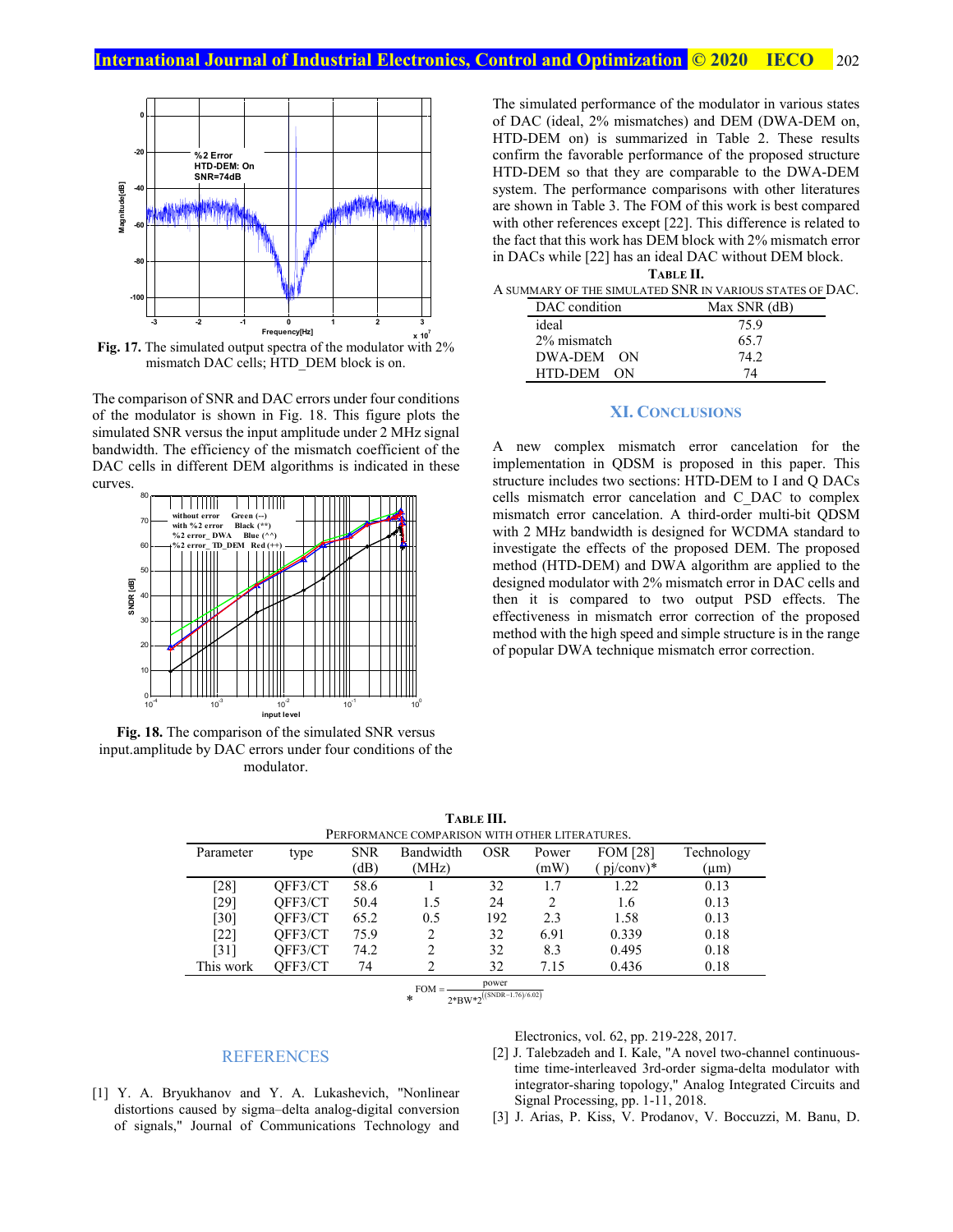# **International Journal of Industrial Electronics, Control and Optimization © 2020 IECO** 203

Bisbal, et al., "A 32-mW 320-MHz continuous-time complex delta-sigma ADC for multi-mode wireless-LAN receivers," Solid-State Circuits, IEEE Journal of, vol. 41, pp. 339-351, 2006.

- [4] C.-Y. Ho, W.-S. Chan, Y.-Y. Lin, and T.-H. Lin, "A quadrature bandpass continuous-time delta-sigma modulator for a trimode GSM-EDGE/UMTS/DVB-T receiver," Solid-State Circuits, IEEE Journal of, vol. 46, pp. 2571-2582, 2011.
- [5] A. Celin and A. Gerosa, "Optimal DWA design in scaled CMOS technologies for mismatch cancellation in multibit ΣΔ ADCs," in Circuits and Systems (ISCAS), 2015 IEEE International Symposium on, 2015, pp. 1454-1457.
- [6] S. Kundu and J. Paramesh, "DAC mismatch shaping for quadrature sigma-delta data converters," in IEEE Midwest Symposium on Circuits and Systems, 2015.
- [7] S. Javahernia, E. N. Aghdam, and P. Torkzadeh, "A CT ΔΣ modulator using 4-bit asynchronous SAR quantizer and MPDWA DEM," AEU-International Journal of Electronics and Communications, vol. 99, pp. 236-246, 2019.
- [8] R. López-Holloway and M. García, "A lowcomplexity data weighterd averaging (DWA) algorithm implementation," in The XIII Workshop IBERCHIP IWS Workshop, Lima, Peru, 2007.
- [9] D.-H. Lee, C.-C. Li, and T.-H. Kuo, "High-speed lowcomplexity implementation for data weighted averaging algorithm [/spl Sigma//spl Delta/modulator applications]," in ASIC, 2002. Proceedings. 2002 IEEE Asia-Pacific Conference on, 2002, pp. 283-286.
- [10] E. Aghdam and P. Benabes, "Higher order dynamic element matching by shortened tree-structure in delta-sigma modulators," in Circuit Theory and Design, 2005. Proceedings of the 2005 European Conference on, 2005, pp. I/201-I/204 vol. 1.
- [11] S. Pavan, R. Schreier, and G. C. Temes, Understanding Delta-Sigma Data Converters: John Wiley & Sons, 2017.
- [12] J. Hu, J. Hegt, A. van Roermund, and S. F. Ouzounov, "Higher-order DWA in bandpass delta-sigma modulators and its implementation," in Circuits and Systems (ISCAS), 2016 IEEE International Symposium on, 2016, pp. 73-76.
- [13] R. Schreier and G. C. Temes, Understanding delta-sigma data converters vol. 74: IEEE press Piscataway, NJ, 2005.
- [14] S. J. Yi, S.-H. Kim, H.-G. Jeong, and S.-I. Cho, "A 3 rd order 3bit Sigma-Delta Modulator with Reduced Delay Time of Data Weighted Averaging," World Academy of Science, Engineering and Technology, International Journal of Computer, Electrical, Automation, Control and Information Engineering, vol. 4, pp. 1688-1691, 2010.
- [15] A. Celin and A. Gerosa, "A reduced hardware complexity data-weighted averaging algorithm with no tonal behavior," in Circuits and Systems (ISCAS), 2016 IEEE International Symposium on, 2016, pp. 702-705.
- [16] Y. Hasanpour, E. N. Aghdam, V. Sabouhi, and M. M. Sasan, "BandPass Dynamic Element Matching for low OSR high resolution Delta Sigma Modulators," in Electronic Devices, Systems and Applications (ICEDSA), 2011 International Conference on, 2011, pp. 232-236.
- [17] L. J. Breems, E. C. Dijkmans, and J. H. Huijsing, "A quadrature data-dependent DEM algorithm to improve image rejection of a complex/spl Sigma//spl Delta/modulator," in Solid-State Circuits Conference, 2001. Digest of Technical Papers. ISSCC. 2001 IEEE International, 2001, pp. 48-49.
- [18] B. Li and K.-P. Pun, "A High Image-Rejection SC Quadrature Bandpass DSM for Low-IF Receivers," Circuits and Systems I: Regular Papers, IEEE Transactions on, vol. 61,

pp. 92-105, 2014.

- [19] D. Li, Y.-T. Yang, Z.-C. Shi, and Y. Liu, "A low-distortion multi-bit sigma–delta ADC with mismatch-shaping DACs for WLAN applications," Microelectronics Journal, vol. 46, pp. 52-58, 2015.
- [20] F. Gerfers and M. Ortmanns, Continuous-time sigma-delta A/D conversion: fundamentals, performance limits and robust implementations vol. 21: Springer Science & Business Media, 2006.
- [21] M. Tamaddon and M. Yavari, "High-performance time-based continuous-time sigma-delta modulators using single-opamp resonator and noise-shaped quantizer," Microelectronics Journal, vol. 56, pp. 110-121, 2016.
- [22] A. Shamsi and E. Najafi Aghdam, "Continuous Time Feedforward Quadrature Delta Sigma Modulator Design Omitting the Power Hungry adders for LOW-IF Receivers," TABRIZ JOURNAL OF ELECTRICAL ENGINEERING, vol. 49, pp. 295-305, 2019.
- [23] J. Zhang, Y. Xu, Z. Zhang, Y. Sun, Z. Wang, and B. Chi, "A 10-b Fourth-Order Quadrature Bandpass Continuous-Time \$\Sigma\Delta \$ Modulator With 33-MHz Bandwidth for a Dual-Channel GNSS Receiver," IEEE Transactions on Microwave Theory and Techniques, vol. 65, pp. 1303-1314, 2017.
- [24] T. C. Carusone, D. Johns, and K. Martin, Analog Integrated Circuit Design: Wiley, 2011.
- [25] B. Razavi, Design of Analog CMOS Integrated Circuits: McGraw-Hill Education, 2016.
- [26] B. H. Seyedhosseinzadeh and M. Yavari, "AN EFFICIENT LOW-POWER SIGMA-DELTA MODULATOR FOR MULTI-STANDARD WIRELESS APPLICATIONS," Journal of Circuits, Systems, and Computers, vol. 21, p. 1250028, 2012.
- [27] M. Bolatkale, L. J. Breems, and K. A. Makinwa, High speed and wide bandwidth delta-sigma ADCs: Springer, 2014.
- [28] A. Atac, L. Liao, Y. Wang, M. Schleyer, Y. Zhang, R. Wunderlich, et al., "A 1.7 mW quadrature bandpass ΔΣ ADC with 1MHz BW and 60dB DR at 1MHz IF," in Circuits and Systems (ISCAS), 2013 IEEE International Symposium on, 2013, pp. 1039-1042.
- [29] A. Atac, R. Wunderlich, and S. Heinen, "A variable bandwidth & IF, continuous time  $\Delta\Sigma$  modulator for low power low-IF receivers," in New Circuits and Systems Conference (NEWCAS), 2011 IEEE 9th International, 2011, pp. 362-365.
- [30] T. Saalfeld, A. Atac, L. Liao, R. Wunderlich, and S. Heinen, "A 2.3 mW quadrature bandpass continuous-time?? modulator with reconfigurable quantizer," in Ph. D. Research in Microelectronics and Electronics (PRIME), 2016 12th Conference on, 2016, pp. 1-4.
- [31] a. shamsi, "Reconfigurable CT QDSM with mismatch shaping dedicated to multi-mode low-IF receivers," International Journal of Industrial Electronics, Control and Optimization, vol. 2, pp. 257-264, 2019.